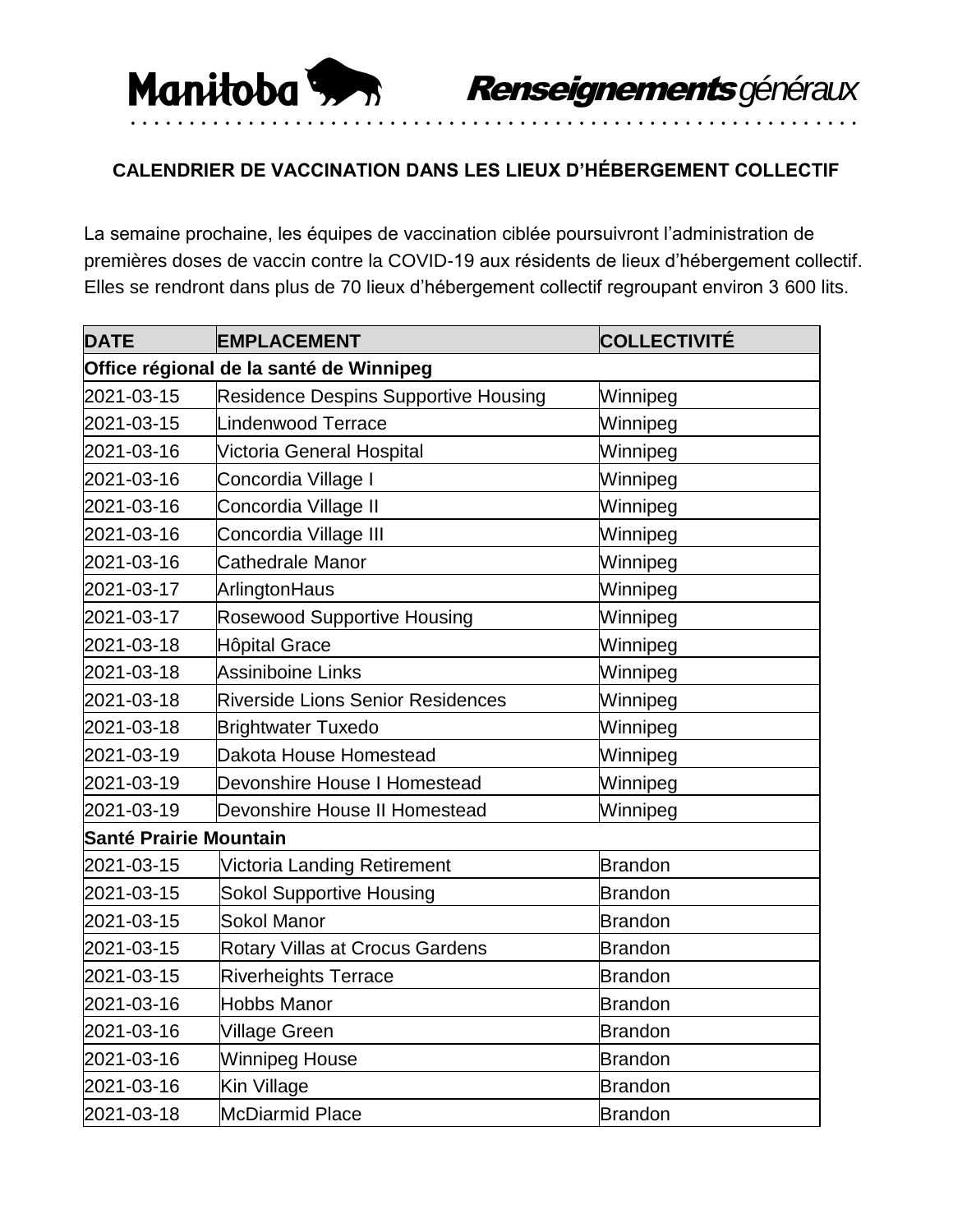| 2021-03-18                                               | <b>Parkview Seniors Co-op</b>                           | Brandon            |  |  |
|----------------------------------------------------------|---------------------------------------------------------|--------------------|--|--|
| 2021-03-18                                               | <b>Western Manitoba Seniors Non-</b>                    |                    |  |  |
|                                                          | <b>Profit Housing</b>                                   | <b>Brandon</b>     |  |  |
| 2021-03-18                                               | <b>Grand Valley Place</b>                               | Brandon            |  |  |
| 2021-03-18                                               | Lawson Lodge                                            | <b>Brandon</b>     |  |  |
| 2021-03-18                                               | <b>Princess Park</b>                                    | Brandon            |  |  |
| 2021-03-18                                               | <b>Princess Tower</b>                                   | Brandon            |  |  |
| 2021-03-19                                               | <b>Lions Manor</b>                                      | <b>Brandon</b>     |  |  |
| 2021-03-19                                               | <b>Odd Fellows Corner</b>                               | <b>Brandon</b>     |  |  |
| 2021-03-19                                               | <b>The Towers</b>                                       | <b>Brandon</b>     |  |  |
| 2021-03-19                                               | <b>Kiwanis Courts</b>                                   | <b>Brandon</b>     |  |  |
| Office régional de la santé d'Entre-les-lacs et de l'Est |                                                         |                    |  |  |
| 2021-03-15                                               | <b>Hodgson Early Settlers Lodge</b>                     | Hodgson            |  |  |
| 2021-03-17                                               | Centre de santé d'Arborg                                | Arborg             |  |  |
| 2021-03-18                                               | Centre de santé de Beauséjour                           | Beauséjour         |  |  |
| 2021-03-19                                               | Centre de santé de Stonewall                            | Stonewall          |  |  |
|                                                          | Office régional de la santé Southern Health – Santé Sud |                    |  |  |
| 2021-03-15                                               | <b>Friendship Manor</b>                                 | Altona             |  |  |
| 2021-03-15                                               | <b>Poplars Apartments</b>                               | Altona             |  |  |
| 2021-03-15                                               | Wheatland                                               | Altona             |  |  |
| 2021-03-15                                               | Northvilla Apartments                                   | Altona             |  |  |
| 2021-03-15                                               | <b>Parkview Manor</b>                                   | Carman             |  |  |
| 2021-03-15                                               | Evergreen Place                                         | Carman             |  |  |
| 2021-03-15                                               | Miami Collingwood                                       | Miami              |  |  |
| 2021-03-16                                               | <b>Buffalo Courts</b>                                   | Altona             |  |  |
| 2021-03-16                                               | <b>Centre Courts</b>                                    | Altona             |  |  |
| 2021-03-16                                               | <b>Centre Point Plaza</b>                               | Altona             |  |  |
| 2021-03-17                                               | Oakview Manor                                           | <b>Blumenort</b>   |  |  |
| 2021-03-17                                               | Oakwood Place                                           | <b>Blumenort</b>   |  |  |
| 2021-03-17                                               | Southgate Haven                                         | Emerson            |  |  |
| 2021-03-17                                               | Parkside Villa                                          | Morris             |  |  |
| 2021-03-17                                               | <b>Oaktree Towers</b>                                   | Portage-la-Prairie |  |  |
| 2021-03-17                                               | <b>Kawende Courts</b>                                   | Oakville           |  |  |
| 2021-03-17                                               | <b>Main Street Motel</b>                                | Grunthal           |  |  |
| 2021-03-17                                               | <b>Park Street Motel</b>                                | Grunthal           |  |  |
| 2021-03-17                                               | <b>Somerset Manor</b>                                   | Somerset           |  |  |
| 2021-03-17                                               | Swan Lake Manor                                         | <b>Swan Lake</b>   |  |  |
| 2021-03-18                                               | <b>Heartland Trail Apartments</b>                       | Headingley         |  |  |
| 2021-03-18                                               | <b>Dufferin Courts</b>                                  | Emerson            |  |  |